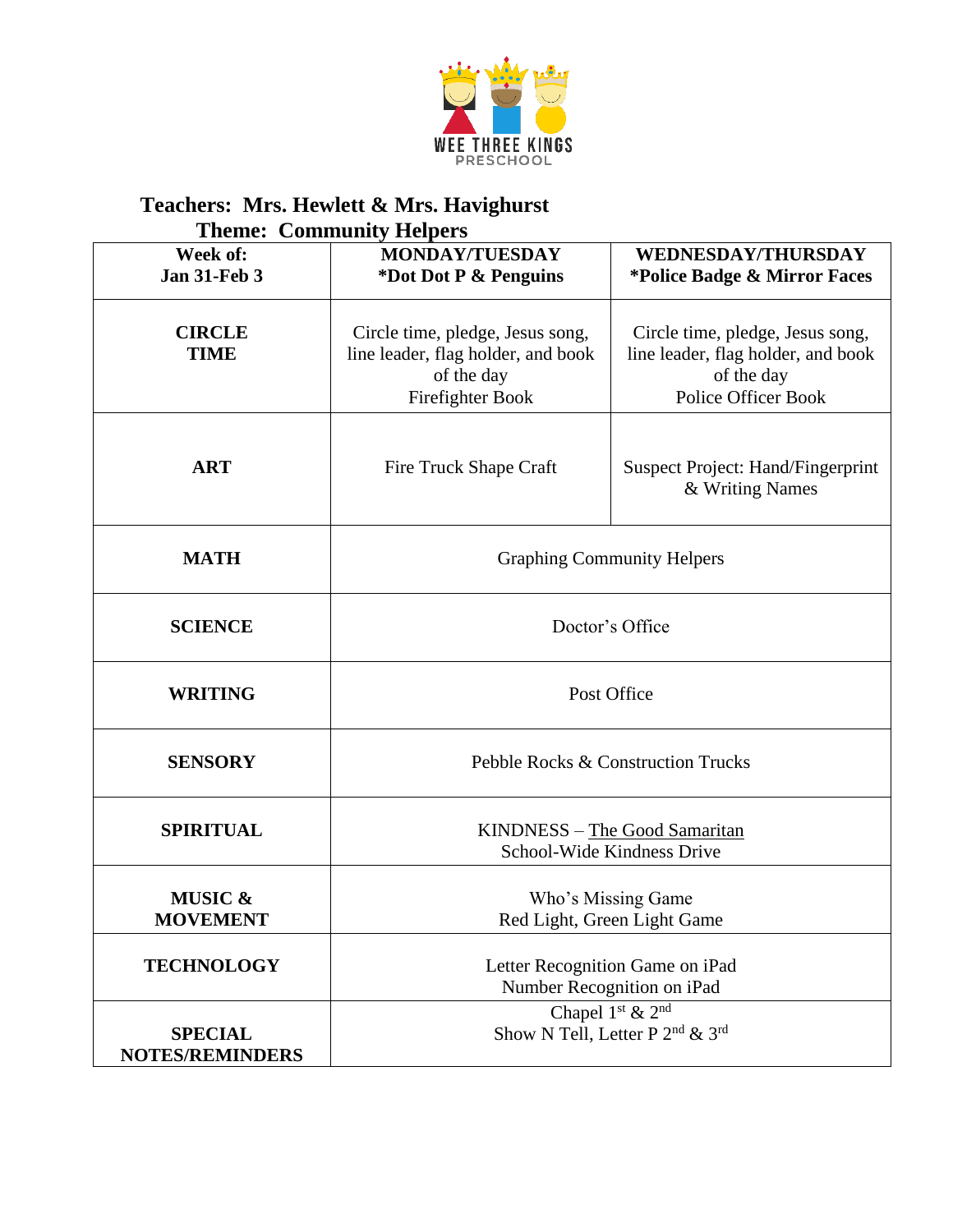

| <b>Theme: Community Helpers</b>          |                                                                                         |                                                                                      |  |  |
|------------------------------------------|-----------------------------------------------------------------------------------------|--------------------------------------------------------------------------------------|--|--|
| Week of:                                 | <b>MONDAY/TUESDAY</b>                                                                   | <b>WEDNESDAY/THURSDAY</b>                                                            |  |  |
| <b>Feb 7-10</b>                          | *Dot Dot Q & People Links                                                               | *Letter Stamps & Number Cars                                                         |  |  |
| <b>CIRCLE</b><br><b>TIME</b>             | Circle time, pledge, Jesus song,<br>line leader, flag holder, and book<br>of the day    | Circle time, pledge, Jesus song,<br>line leader, flag holder, and book<br>of the day |  |  |
| <b>ART</b>                               | Painting w/Hammer on Paper<br>House & Make Popsicle Houses                              | Anatomy using Q-Tips                                                                 |  |  |
| <b>MATH</b>                              | Dentist – How Many Teeth?                                                               |                                                                                      |  |  |
| <b>SCIENCE</b>                           | STEM – Can you build a house? (using marshmallows/toothpicks and<br>using magnet tiles) |                                                                                      |  |  |
| <b>WRITING</b>                           | Heart Caterpillar Name                                                                  |                                                                                      |  |  |
| <b>SENSORY</b>                           | Pebble Rocks & Construction Trucks                                                      |                                                                                      |  |  |
| <b>SPIRITUAL</b>                         | $KINDNESS - verse: "Be kind to one another." Ephesians 4:32$                            |                                                                                      |  |  |
| <b>MUSIC &amp;</b><br><b>MOVEMENT</b>    | Who's Missing Game<br>Red Light, Green Light Game                                       |                                                                                      |  |  |
| <b>TECHNOLOGY</b>                        | Letter Recognition Game on iPad<br>Number Recognition on iPad                           |                                                                                      |  |  |
| <b>SPECIAL</b><br><b>NOTES/REMINDERS</b> | Show N Tell, Letter Q $9^{th}$ & $10^{th}$                                              |                                                                                      |  |  |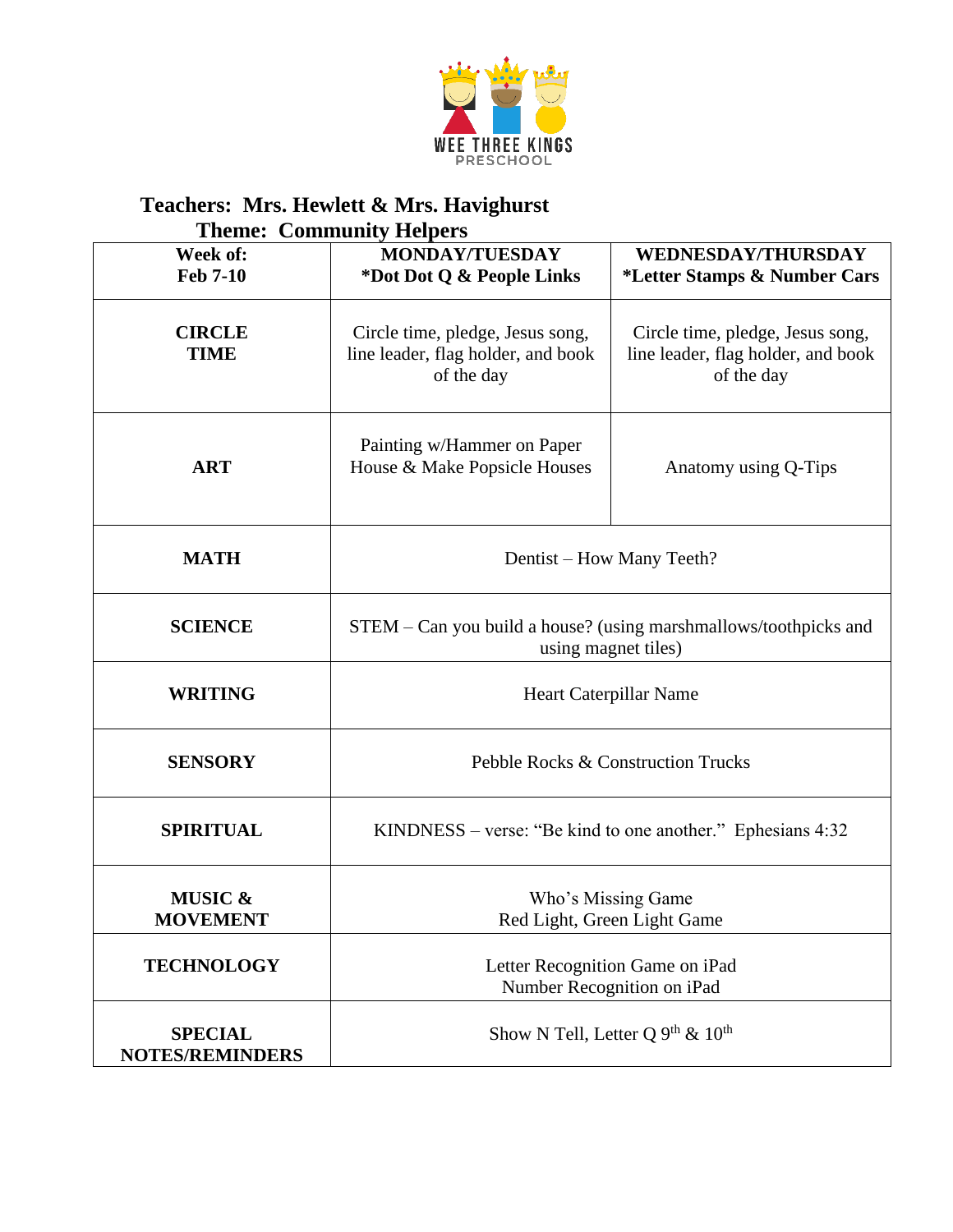

| <b>Theme: Five Senses</b>                |                                                                                      |                                                                                      |  |  |
|------------------------------------------|--------------------------------------------------------------------------------------|--------------------------------------------------------------------------------------|--|--|
| Week of:<br>Feb 14-17                    | <b>MONDAY/TUESDAY</b><br>*Dot Dot R & Bristle Blocks                                 | <b>WEDNESDAY/THURSDAY</b><br><i><b>*Cutting &amp; Math Cubes</b></i>                 |  |  |
| <b>CIRCLE</b><br><b>TIME</b>             | Circle time, pledge, Jesus song,<br>line leader, flag holder, and book<br>of the day | Circle time, pledge, Jesus song,<br>line leader, flag holder, and book<br>of the day |  |  |
| <b>ART</b>                               | Valentine's Party & Valentine's<br>Craft                                             | Mr. Potato Head Craft                                                                |  |  |
| <b>MATH</b>                              | Graphing using Scratch N Sniff Stickers                                              |                                                                                      |  |  |
| <b>SCIENCE</b>                           | Mystery Box, I Spy Cylinder                                                          |                                                                                      |  |  |
| <b>WRITING</b>                           | Five Senses Mr. & Mrs. Potato Head Game                                              |                                                                                      |  |  |
| <b>SENSORY</b>                           | All Red Sensory Bin (beans, hearts, and pom poms)                                    |                                                                                      |  |  |
| <b>SPIRITUAL</b>                         | KINDNESS - The Good Samaritan                                                        |                                                                                      |  |  |
| <b>MUSIC &amp;</b><br><b>MOVEMENT</b>    | Head, Shoulders, Knees, and Toes<br><b>Listening Center</b>                          |                                                                                      |  |  |
| <b>TECHNOLOGY</b>                        | Letter Recognition Game on iPad<br>Number Recognition on iPad                        |                                                                                      |  |  |
| <b>SPECIAL</b><br><b>NOTES/REMINDERS</b> | Show N Tell, Letter R $16^{\text{th}}$ & $17^{\text{th}}$                            |                                                                                      |  |  |